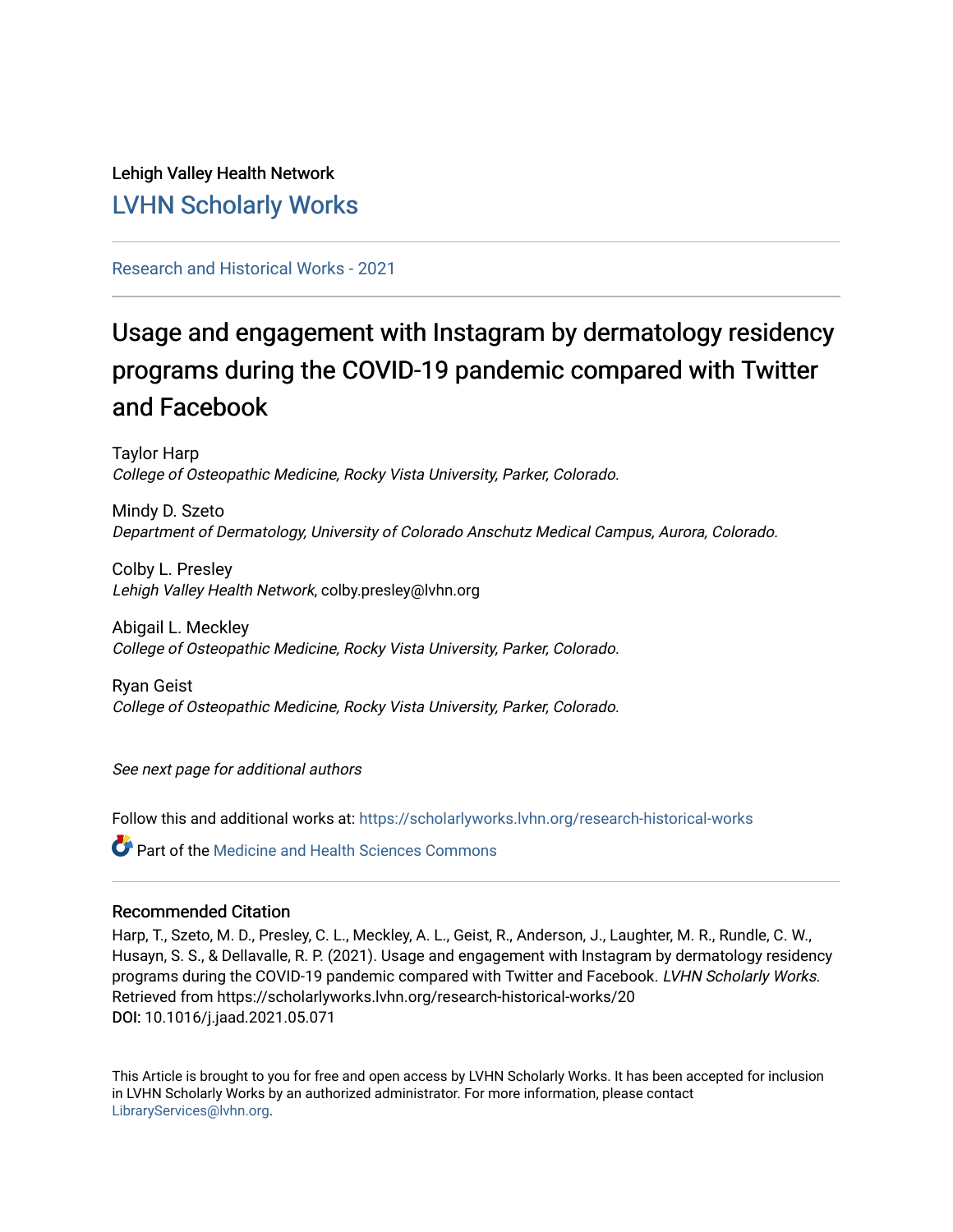## Authors

Taylor Harp, Mindy D. Szeto, Colby L. Presley, Abigail L. Meckley, Ryan Geist, Jaclyn Anderson, Melissa R. Laughter, Chandler W. Rundle, Sameeha S. Husayn, and Robert P. Dellavalle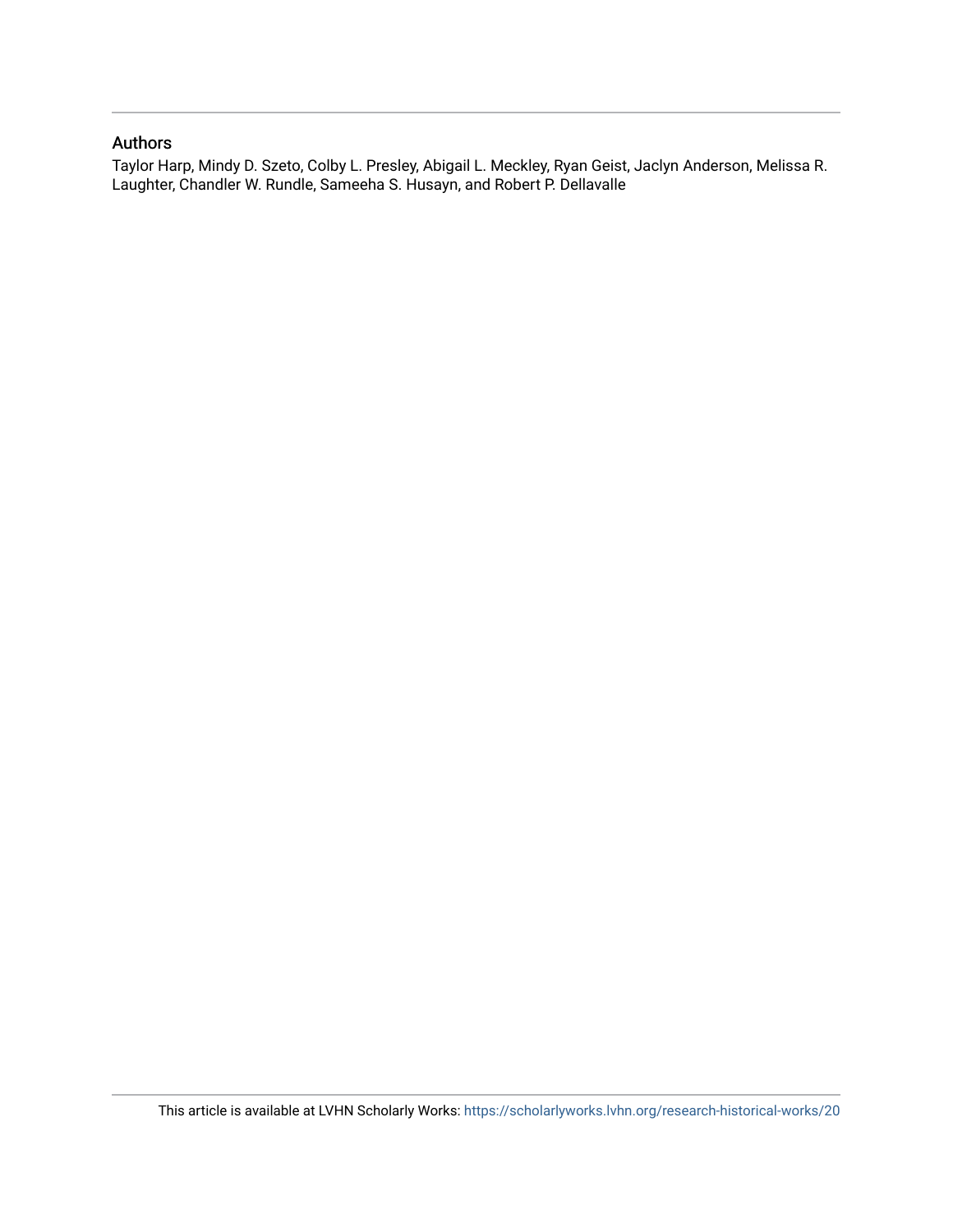## Usage and engagement with Instagram by dermatology residency programs during the COVID-19 pandemic compared with Twitter and Facebook

Taylor Harp, BA, Mindy D. Szeto, MS, [...], and Robert P. Dellavalle, MD, PhD, MSPH

*To the Editor:* We applaud Schwartzman et a[l1](#page-3-0) for studying Instagram as an effective avenue for dermatology residency program promotion during COVID-19. On May 11, 2020, the Coalition for Physician Accountabilit[y2](#page-3-1) discouraged away rotations, while recommending virtual interviews and transparent communication in the residency selection process[.3](#page-4-0) Social media can bolster transparency while enhancing organizational accountability and audience relationships.[4](#page-4-1) To extend prior analysis,[1](#page-3-0) we examined dermatology program engagement on Instagram, Facebook, and Twitter and highlight opportunities for interaction with prospective applicants.

Social media accounts of accredited dermatology residency programs were searched in February 2021. Emulating Schwartzman,[1](#page-3-0) account creation dates were noted. To assess relative page popularity, account follower numbers (Instagram, Twitter) or profile likes (Facebook) were recorded and ranked. Total user engagement (likes, comments, and shares) for the latest 3 residency-focused posts of 2019 and 2020, excluding general patient- or department-oriented posts, were compared for each program by platform ([Fig](https://www.ncbi.nlm.nih.gov/pmc/articles/PMC8372473/figure/fig1/?report=objectonly) 1 ).



#### [Fig](https://www.ncbi.nlm.nih.gov/pmc/articles/PMC8372473/figure/fig1/?report=objectonly) 1

...

Social media account creation dates and summary of top 10 dermatology residency programs by platform as of February 2021, showing total likes, comments, and shares from 3 comparable posts (December 2019 vs December 2020). One hundred forty-two Accreditation

Prior to the May 11, 2020 coalition recommendation, 63 official dermatology residency program social media accounts existed: 18 (29%) were Instagram accounts, 27 (43%) were Facebook accounts, and 18 (29%) were Twitter accounts. After that date, 64 new social media accounts were created, predominantly Instagram (55; 86%), followed by Twitter (6; 9%) and Facebook (3; 5%) ([Fig](https://www.ncbi.nlm.nih.gov/pmc/articles/PMC8372473/figure/fig1/?report=objectonly) 1). Instagram demonstrated the greatest popularity, reaching a maximum of 2223 followers (University of Miami). Average account followings were highest on Instagram (>1000 followers for the top 10 most-followed programs), compared to the published findings for 2019, where Facebook was most popular[.5](#page-4-2) The University of South Florida remained the most-liked (2294 likes) program on Facebook, but overall Facebook engagement largely fell (−2% to −100% for 7 of the top 10 programs) from 2019 to 2020. Program Facebook accounts were also much older than Instagram or Twitter accounts. Top Twitter account followings moderately grew (top account +66%; top 10 average, +230%) relative to 2019. Except for the University of Southern California (1075 likes plus comments and shares for 2020 Twitter posts), 2020 engagement was highest on Instagram, with the most consistent growth from 2019 (change, −14% to +186%).

Due to Instagram's notable expansion, post engagement was also assessed by content category [\(Table](https://www.ncbi.nlm.nih.gov/pmc/articles/PMC8372473/table/tbl1/?report=objectonly) I ). Group photos, faculty spotlights, posts about residents socializing at work (gift exchanges, holiday parties), and program application cycle announcements showed the highest engagement. Posts with the least engagement were those on educational dermatology-related topics and posts highlighting the resident workday, including didactic sessions.

| Table I<br>Content categories of dermatology residency program Instagram post<br>from December 2019 to December 2020. |                |                     |                             |              |
|-----------------------------------------------------------------------------------------------------------------------|----------------|---------------------|-----------------------------|--------------|
| Instagram post content                                                                                                | No. of<br>poch | % of total<br>posts | Tetal no. of<br><b>Show</b> | Tetal<br>com |
| Resident group photo                                                                                                  | 22             | 8.7                 | 1130                        |              |
| Faculty spotlight                                                                                                     | 13.            | 5.2                 | 627                         |              |
| Resident life: social at work.                                                                                        | o              | 18.7                | 2298                        |              |
| Announcement program                                                                                                  | $\mathbf{x}$   | 10.3                | 1170                        |              |
| <b>Rockhoot coordinate</b>                                                                                            | w              | 11 E                | stern.                      |              |

#### [Table](https://www.ncbi.nlm.nih.gov/pmc/articles/PMC8372473/table/tbl1/?report=objectonly) I

Content categories of dermatology residency program Instagram posts ranked by engagement: Likes and comments from December 2019 to December 2020

COVID-19 complicated the residency selection process, which typically allows for applicants to familiarize themselves with programs. Allowances for away rotations in the near future remain unclear and dermatology residency programs should consider emphasizing social media, such as Instagram, Facebook, and Twitter, to interact with applicants. Instagram may currently be the most promising platform, as it accumulates the highest engagement metrics and reaches the largest audience. Because most existing residency social media accounts were created after the coalition recommendation, future investigation of a wider selection of posts and platforms is necessary to determine the true impact of this potential paradigm shift in communication. Further investigation of the level of engagement of different post types could also provide helpful information to augment the social media involvement of residency programs.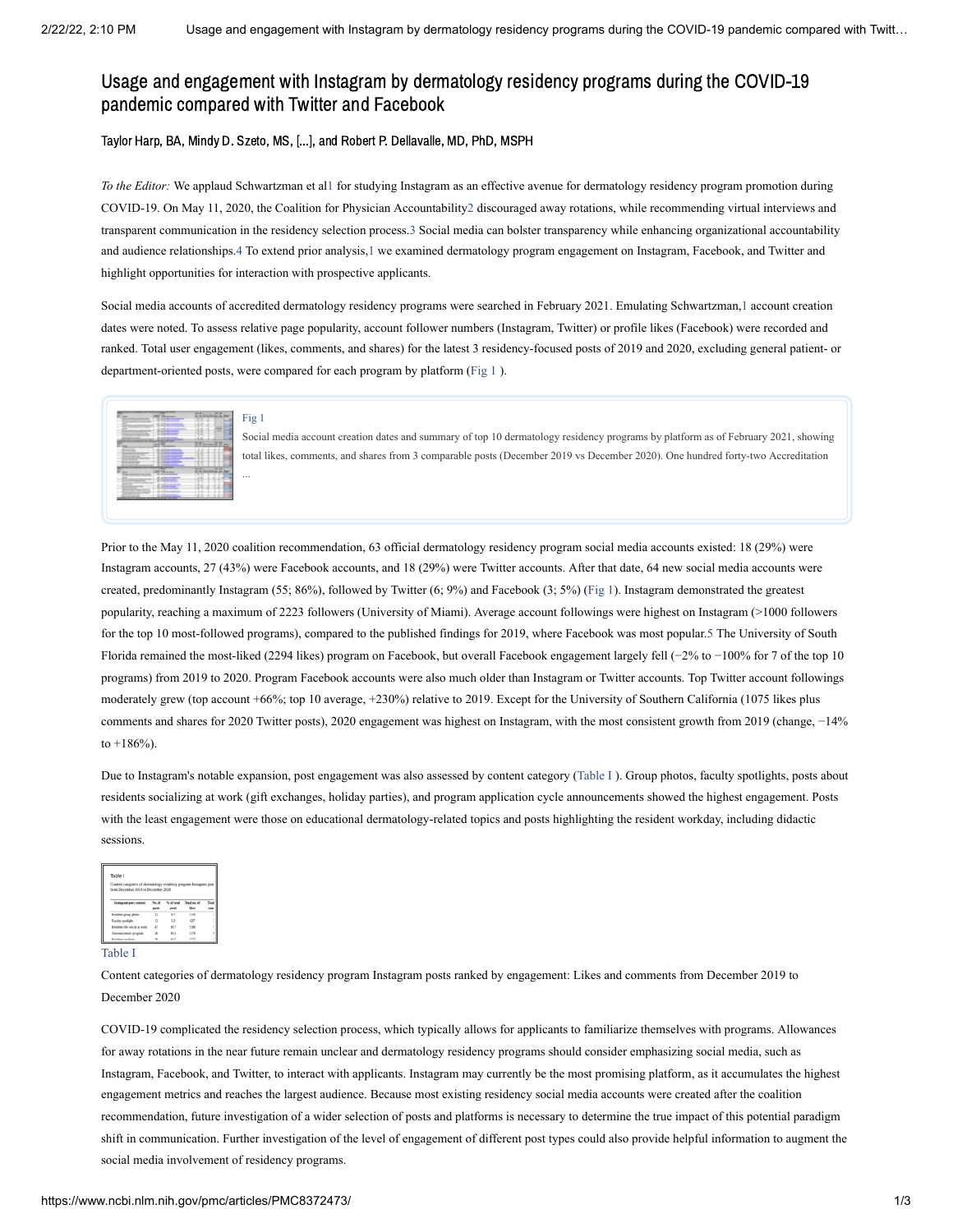2/22/22, 2:10 PM Usage and engagement with Instagram by dermatology residency programs during the COVID-19 pandemic compared with Twitt…

## Conflicts of interest

Dr Dellavalle receives editorial stipends from the *Journal of the American Academy of Dermatology* and the *Journal of Investigative Dermatology,* royalties from *UpToDate,* and expense reimbursement from *Cochrane Skin;* and is Editor-in-Chief of the *Journal of Medical Internet Research* (*JMIR*) *Dermatology*. Authors Harp, Szeto, Meckley, and Geist and Drs Presley, Anderson, Laughter, Rundle, and Husayn have no conflicts of interest to disclose.

## Footnotes

Authors Harp and Szeto contributed equally to the article and are cofirst authors.

Funding sources: None.

IRB approval status: Not applicable.

Reprints not available from the authors.

## Article information

J Am Acad Dermatol. 2021 Nov; 85(5): e313–e315. Published online 2021 Aug 18. doi: [10.1016/j.jaad.2021.05.071](https://dx.doi.org/10.1016%2Fj.jaad.2021.05.071)

PMCID: PMC8372473

PMID: [34418516](https://www.ncbi.nlm.nih.gov/pubmed/34418516)

[Taylor](https://www.ncbi.nlm.nih.gov/pubmed/?term=Harp%20T%5BAuthor%5D&cauthor=true&cauthor_uid=34418516) Harp, BA,<sup>a</sup> [Mindy](https://www.ncbi.nlm.nih.gov/pubmed/?term=Szeto%20MD%5BAuthor%5D&cauthor=true&cauthor_uid=34418516) D. Szeto, MS,<sup>b</sup> Colby L. [Presley,](https://www.ncbi.nlm.nih.gov/pubmed/?term=Presley%20CL%5BAuthor%5D&cauthor=true&cauthor_uid=34418516) DO,<sup>c</sup> Abigail L. [Meckley](https://www.ncbi.nlm.nih.gov/pubmed/?term=Meckley%20AL%5BAuthor%5D&cauthor=true&cauthor_uid=34418516), BS,<sup>a</sup> Ryan [Geist](https://www.ncbi.nlm.nih.gov/pubmed/?term=Geist%20R%5BAuthor%5D&cauthor=true&cauthor_uid=34418516), BA,<sup>a</sup> Jaclyn [Anderson,](https://www.ncbi.nlm.nih.gov/pubmed/?term=Anderson%20J%5BAuthor%5D&cauthor=true&cauthor_uid=34418516) MD,<sup>d</sup> Melissa R. [Laughter,](https://www.ncbi.nlm.nih.gov/pubmed/?term=Laughter%20MR%5BAuthor%5D&cauthor=true&cauthor_uid=34418516) MD, PhD,<sup>e</sup> Chandler W. Rundle, MD.<sup>f</sup> [Sameeha](https://www.ncbi.nlm.nih.gov/pubmed/?term=Husayn%20SS%5BAuthor%5D&cauthor=true&cauthor_uid=34418516) S. Husayn, DO.<sup>g</sup> and Robert P. [Dellavalle,](https://www.ncbi.nlm.nih.gov/pubmed/?term=Rundle%20CW%5BAuthor%5D&cauthor=true&cauthor_uid=34418516) MD. PhD. MSPH<sup>b,h,i,∗</sup>

<sup>a</sup>College of Osteopathic Medicine, Rocky Vista University, Parker, Colorado <sup>b</sup>Department of Dermatology, University of Colorado Anschutz Medical Campus, Aurora, Colorado <sup>c</sup>Division of Dermatology, Lehigh Valley Health Network, Allentown, Pennsylvania <sup>d</sup>Department of Pathology, School of Medicine, Stanford University, Stanford, California <sup>e</sup>Transitional Year Residency. The University of Texas at Austin Dell Medical School, Austin, Texas <sup>f</sup>Department of Dermatology, Duke University Medical Center, Durham, North Carolina <sup>g</sup>Department of Medicine, Saint Joseph Hospital, Denver, Colorado <sup>h</sup>Dermatology Service, US Department of Veterans Affairs, Rocky Mountain Regional Medical Center, Aurora, Colorado <sup>i</sup>Department of Epidemiology, Colorado School of Public Health, University of Colorado Anschutz Medical Campus, Aurora, Colorado Correspondence to: Robert P. Dellavalle, MD, PhD, MSPH, Chief, Dermatology Service, US Department of Veterans Affairs, Rocky Mountain Regional VA Medical Center, 1700 ∗N Wheeling St, Rm E1-342, Aurora, CO 80045 Key words: coronavirus, COVID-19, dermatoepidemiology, dermatology, epidemiology, Facebook, followers, graduate medical education, influencers, Instagram, pandemic, residency, social media, Twitter, user engagement

#### [Copyright](https://www.ncbi.nlm.nih.gov/pmc/about/copyright/) notice

Since January 2020 Elsevier has created a COVID-19 resource centre with free information in English and Mandarin on the novel coronavirus COVID-19. The COVID-19 resource centre is hosted on Elsevier Connect, the company's public news and information website. Elsevier hereby grants permission to make all its COVID-19-related research that is available on the COVID-19 resource centre - including this research content - immediately available in PubMed Central and other publicly funded repositories, such as the WHO COVID database with rights for unrestricted research re-use and analyses in any form or by any means with acknowledgement of the original source. These permissions are granted for free by Elsevier for as long as the COVID-19 resource centre remains active.

See "Utilization of Instagram by [dermatology](https://www.ncbi.nlm.nih.gov/pmc/articles/PMC8012161/?report=reader) residency programs in the era of COVID-19" in JAm Acad Dermatol, volume 85 on page 204.

## References

<span id="page-3-0"></span>1. Schwartzman G., Qureshi A., Friedman A.J. Utilization of Instagram by dermatology residency programs in the era of COVID-19. J Am Acad Dermatol. 2021;85(1):204–206. doi: 10.1016/j.jaad.2021.03.078. [\[PMC free article](https://www.ncbi.nlm.nih.gov/pmc/articles/PMC8012161/?report=reader)] [\[PubMed\]](https://www.ncbi.nlm.nih.gov/pubmed/33811936) [[CrossRef](https://dx.doi.org/10.1016%2Fj.jaad.2021.03.078)] [[Google Scholar](https://scholar.google.com/scholar_lookup?journal=J+Am+Acad+Dermatol&title=Utilization+of+Instagram+by+dermatology+residency+programs+in+the+era%C2%A0of%C2%A0COVID-19&author=G.+Schwartzman&author=A.+Qureshi&author=A.J.+Friedman&volume=85&issue=1&publication_year=2021&pages=204-206&pmid=33811936&doi=10.1016/j.jaad.2021.03.078&)]

<span id="page-3-1"></span>[2. Accreditation Council for Graduate Medical Education Coalition for physician accountability. https://acgme.org/COVID-19/Resources-from-Other-](https://acgme.org/COVID-19/Resources-from-Other-Organizations/-Coalition-for-Physician-Accountability/)Organizations/-Coalition-for-Physician-Accountability/